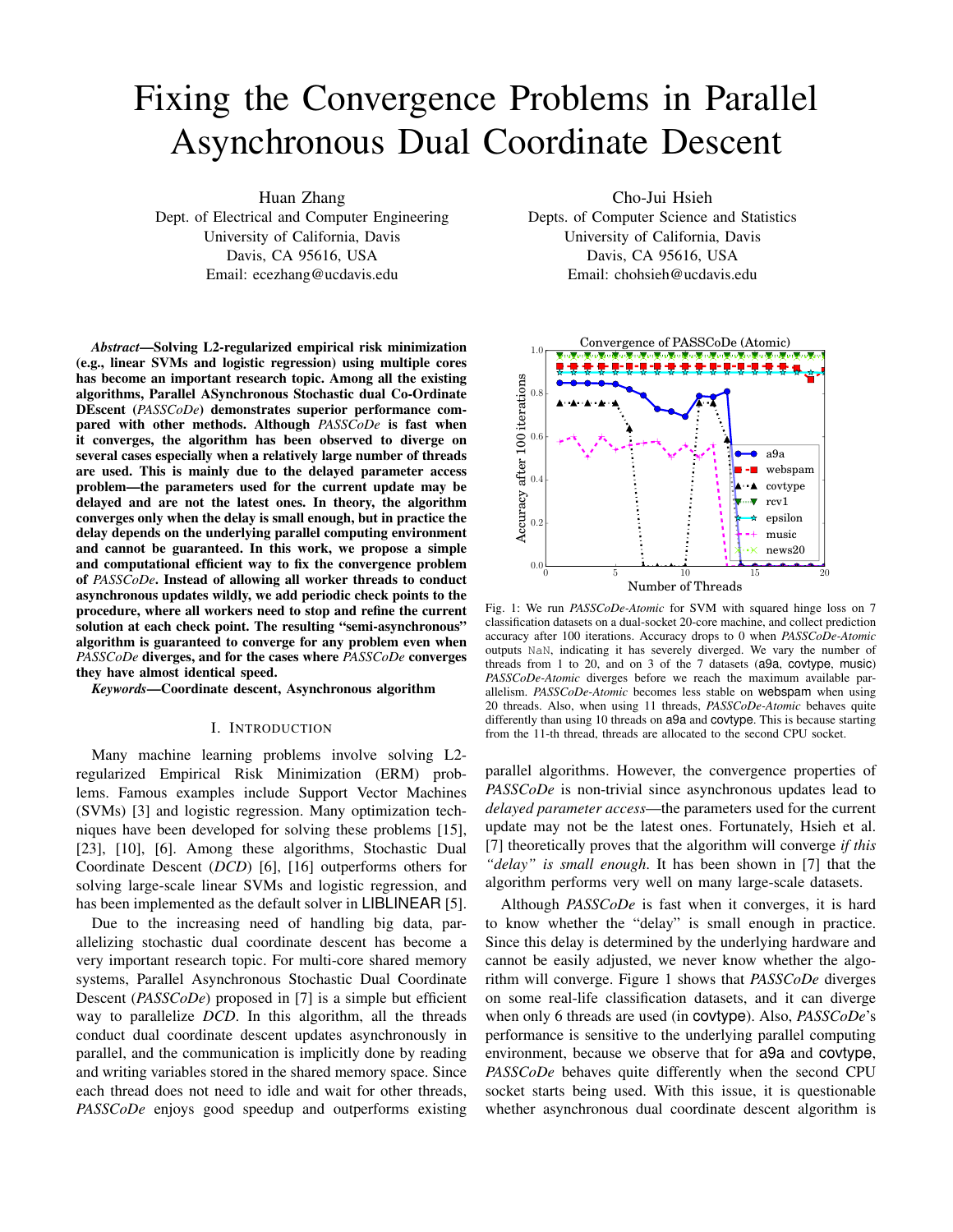useful in practice.

In this paper, we propose a simple and computational efficient way to fix this convergence problem in parallel asynchronous stochastic dual coordinate descent (*PASSCoDe*). Our proposed algorithm, *PASSCoDe-fix*, is as fast as *PASSCoDe* but is guaranteed to converge to the optimal solution. Our contributions can be summarized below:

- To avoid divergence, we design a procedure to periodically adjust the dual coordinate descent updates by scaling the update vector, and this scaling factor can be computed very efficiently by exploiting the primal-dual relationship.
- In some cases the updates are in totally wrong directions due to a huge delay, and no scaling factor can sufficiently decrease the dual objective. When this is the case, we use a modified *PASSCoDe* algorithm with a conservative step size  $\gamma$  < 1 for future iterations. We reduce  $\gamma$  every time when this situation is detected, and this allows the value of  $\gamma$  to be automatically adjusted.
- The resulting algorithm, *PASSCoDe-fix*, is simple, efficient, and guaranteed to converge to the optimal solution. We show empirically that *PASSCoDe-fix* converges for all datasets even when *PASSCoDe* diverges, and for the cases where *PASSCoDe* converges they have almost identical speed.

The rest of the paper is organized as follows: in Section II we summarize related work. In Section III we introduce the *PASSCoDe* algorithm proposed in [7]. In Section IV we detail our proposed algorithm and show the algorithm is guaranteed to converge. In Section V we conduct experiments on realworld datasets. The work is concluded in Section VI, and all the detailed proofs are in Appendix (Section VII).

#### II. RELATED WORK

Stochastic (Dual) Coordinate Descent. Coordinate descent is a classical optimization algorithm that updates a single variable at a time and has been studied extensively. Recently, several papers showed coordinate descent is very efficient for solving machine learning problems when the variable-toupdate is chosen randomly [12], [6]. In this paper, we focus on the family of Dual Coordinate Descent (*DCD*) algorithms that applies stochastic coordinate descent to solve the dual problem while maintaining the primal solution via the primaldual relationship. This was first used for solving linear SVMs in [6] and discussed as a general framework in [16]. It has been shown that *DCD* is one of the most efficient algorithms for solving L2-regularized empirical risk minimization problems including SVMs [6], logistic regression [19], multi-class classification [8] and many others.

Parallel Asynchronous (Dual) Coordinate Descent. Due to the success of stochastic (dual) coordinate descent, its parallel counterpart has become an important research topic (see [2], [14]). In a multi-core shared memory system, parallel asynchronous coordinate descent ([11], [1]) is the most efficient approach, where each thread conducts updates independently, and the communication is implicitly done by accessing variables in the shared memory space. Recently, [7] (*PASSCoDe*) extended the algorithm to dual coordinate descent and demonstrates good speedup on large datasets.

Other Parallel Asynchronous Algorithms. Due to the efficiency of asynchronous updates, there are many other asynchronous algorithms proposed recently. [13], [22] proposed an asynchronous stochastic gradient descent algorithm and has been widely used. [4] applied an asynchronous algorithm on distributed system for deep learning. [20], [18] proposed asynchronous algorithms for matrix completion and Latent Dirichlet Allocation (LDA). [9], [17] developed parameter servers for conducting asynchronous updates on distributed systems. In this paper, we focus only on fixing the convergence problem of asynchronous dual coordinate descent, but the problem of delayed parameter access happens in almost all the asynchronous algorithms, so it might be interesting to extend our idea to fix or improve the convergence of other algorithms.

# III. BACKGROUND

We first review parallel asynchronous stochastic dual coordinate descent proposed in [7]. Given training samples  $\{x_i\}_{i=1}^n$ and corresponding labels  $\{y_i\}_{i=1}^n$ , where  $x_i \in \mathbb{R}^d$  and  $y_i$  can be either  $\pm 1$  or real numbers, we focus on the following  $\ell_2$ regularized Empirical Risk Minimization (ERM) problem:

$$
\min_{\boldsymbol{w}\in\mathbb{R}^d} P(\boldsymbol{w}) := \frac{1}{2} ||\boldsymbol{w}||^2 + \sum_{i=1}^n \ell_i(\boldsymbol{w}^T \boldsymbol{x}_i),\tag{1}
$$

where  $\ell_i(\cdot)$  is the loss function that may depend on labels, and  $\|\cdot\|$  is the 2-norm. Many machine learning problems belong to this category, including SVM (hinge loss), L2-SVM (squared hinge loss), logistic regression (logistic loss) and ridge regression (square loss). The dual problem of (1) can be written as

$$
\min_{\boldsymbol{\alpha} \in \mathbb{R}^n} D(\boldsymbol{\alpha}) := \frac{1}{2} \left\| \sum_{i=1}^n \alpha_i \boldsymbol{x}_i \right\|^2 + \sum_{i=1}^n \ell_i^*(-\alpha_i), \qquad (2)
$$

where  $\ell_i^*(\cdot)$  is the conjugate of the loss function  $\ell_i(\cdot)$ , defined by  $\ell_i^*(u) = \max_z(zu - \ell_i(z))$ . For each dual vector  $\alpha$ , we can define the corresponding primal vector  $w$  by the following primal-dual relationship (see [16] for more details):

$$
w(\alpha) = \sum_{i=1}^{n} \alpha_i x_i.
$$
 (3)

At the optima,  $w(\alpha^*) = w^*$  and  $P(w^*) = -D(\alpha^*)$  where  $w^*$ ,  $\alpha^*$  are the primal and dual optimal solutions respectively.

#### *A. Stochastic Dual Coordinate Descent*

Stochastic Dual Coordinate Descent (*DCD*) is one of the most widely-used approach to solve the L2-regularized ERM problem and is implemented in LIBLINEAR [5]. It solves the dual form of ERM problem (2) while in the same time maintaining a primal solution by Eq (3).

At each iteration, *DCD* randomly selects a dual variable  $\alpha_i$ and updates its value by  $\alpha_i \leftarrow \alpha_i + \delta^*$ , where

$$
\delta^* = \arg\min_{\delta} D(\boldsymbol{\alpha} + \delta \boldsymbol{e}_i)
$$
  
= 
$$
\arg\min_{\delta} \frac{1}{2} (\delta + \frac{\boldsymbol{w}^T \boldsymbol{x}_i}{\|\boldsymbol{x}_i\|^2})^2 + \frac{1}{\|\boldsymbol{x}_i\|^2} \ell_i^*(-(\alpha_i + \delta)).
$$
 (4)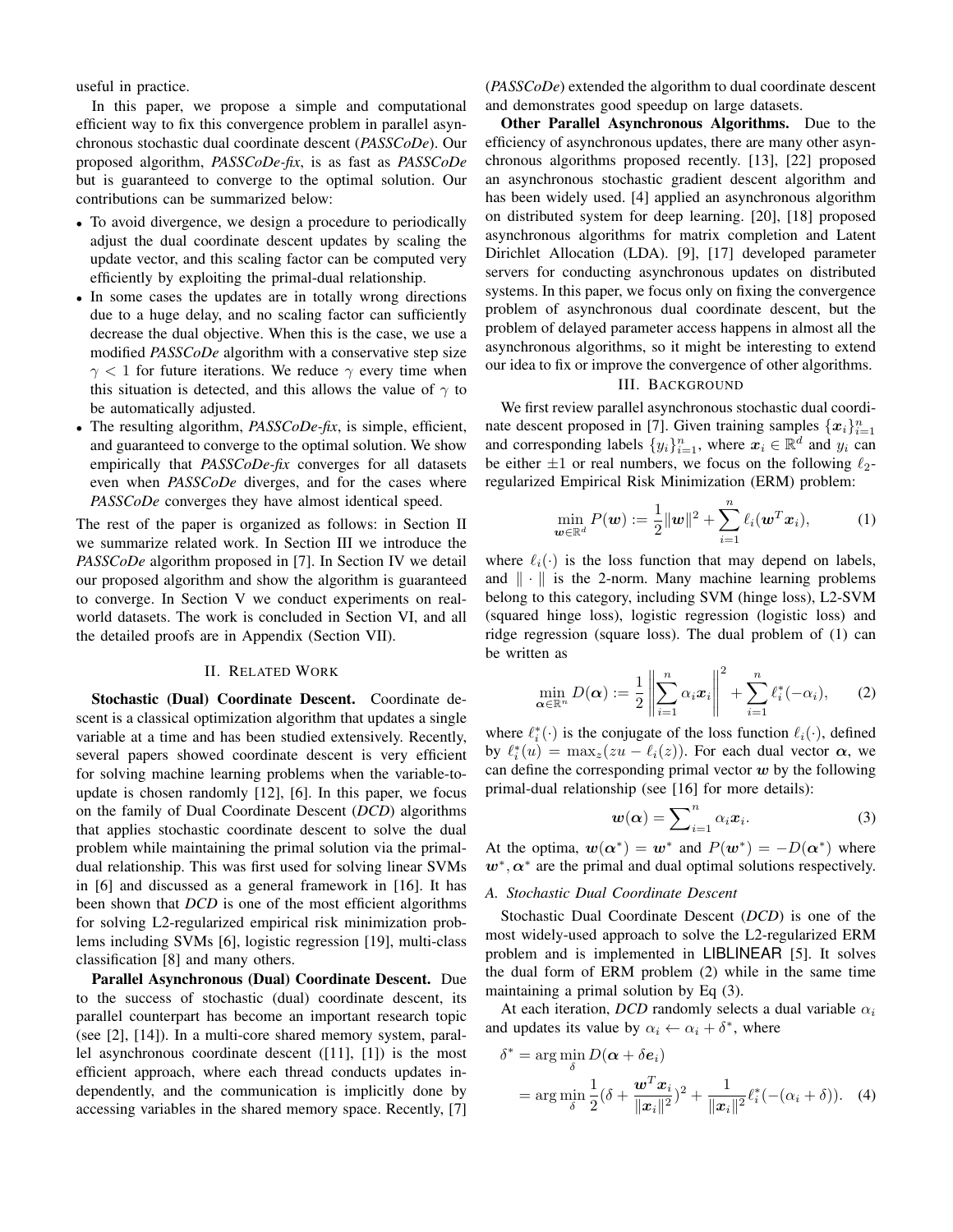This is just a single-variate proximal operator, so can often be solved in  $O(1)$  time if  $w^T x_i$  and  $||x_i||$  are known.  $||x_i||$ can be pre-computed and remains unchanged during the whole optimization procedure. Therefore, the main cost of computing  $\delta^*$  is to compute  $\boldsymbol{w}^T \boldsymbol{x}_i$ . Without storing  $\boldsymbol{w}$ , we have to recompute w by (3) every time, which requires  $O(nnz)$  time complexity where nnz is the total number of nonzero elements in the training data. The main trick proposed in *DCD* ([6],  $[16]$ ) is to maintain w in the memory, so the computational cost of (4) can be reduced to  $O(\bar{d})$ , where  $\bar{d} = \frac{\text{(nnz)}}{n}$  is the averaged number of nonzero elements in each training sample. As a result, the computational complexity is exactly the same as primal-SGD, while *DCD* converges faster and there is no need to select the step size. *DCD* is presented in Algorithm 1.

## Algorithm 1 Stochastic Dual Coordinate Descent (*DCD*)

**Require:** Initial  $\boldsymbol{\alpha}$  and  $\boldsymbol{w} = \sum_{i=1}^n \alpha_i \boldsymbol{x}_i$ 

- 1: while not converged do
- 2: Randomly pick i
- 3: Update  $\alpha_i \leftarrow \alpha_i + \delta^*$ , where

$$
\delta^* \leftarrow \arg\min_{\delta} \frac{1}{2} (\delta + \frac{\boldsymbol{w}^T \boldsymbol{x}_i}{\|\boldsymbol{x}_i\|^2})^2 + \frac{1}{\|\boldsymbol{x}_i\|^2} \ell_i^*(-(\alpha_i + \delta)).
$$

- 4: Update  $w$  by  $w \leftarrow w + \delta^* x_i$
- 5: end while

#### *B. Parallel Asynchronous Dual Coordinate Descent*

Next we discuss the Parallel Asynchronous Dual Coordinate Descent (*PASSCoDe*) algorithm proposed in [7] that parallelizes *DCD* in multi-core shared memory systems. In this algorithm, each thread repeatedly conducts coordinate updates (step 2 to 4 in Algorithm 1) in parallel. Threads do not need to explicitly synchronize the parameters because  $w$  and  $\alpha$  will be read from and written to the same shared memory space.

In [7], the authors proposed two ways<sup>1</sup> to maintain  $w$ *atomic* or *wild*. In the wild version, the updates of  $w$  in step 4 of Algorithm 1 are unprotected and can be overwritten by other threads, so it cannot converge to the optimal solution of (2). In the atomic version, each update in step 4 uses an *atomic read-modify-write* operation, which is slightly slower than wild updates but ensures that the writes are not overwritten by other threads. Therefore, the atomic version is more stable and has been further used in practice. This algorithm is presented in Algorithm 2.

#### *C. Convergence Properties of PASSCoDe-Atomic*

To discuss the convergence properties of Algorithm 2, [7] assigns a global counter  $j$  for the updates and use  $\{\alpha^1, \alpha^2, \cdots\}$  to denote the sequence of dual solutions. The  $\hat{w}$  used for computing the update from  $\alpha^{j}$  to  $\alpha^{j+1}$  is the "delayed" w but the delay will be smaller than  $\tau$  (see the Algorithm 2 Parallel Asynchronous Stochastic dual Coordinate Descent (*PASSCoDe-Atomic*)

**Require:** Initial  $\alpha$  and  $w = \sum_{i=1}^{n} \alpha_i x_i$ Each thread repeatedly performs the following updates: step 1: Randomly pick i step 2: Update  $\alpha_i \leftarrow \alpha_i + \delta^*$ , where  $\delta^* \leftarrow \arg\min_{\delta}$ 1  $\frac{1}{2}(\delta + \frac{\boldsymbol{w}^T\boldsymbol{x}_i}{\|\boldsymbol{x}_i\|^2}$  $\frac{\boldsymbol{w}^T\boldsymbol{x}_i}{\|\boldsymbol{x}_i\|^2})^2 + \frac{1}{\|\boldsymbol{x}_i\|}$  $\frac{1}{\|\boldsymbol{x}_i\|^2} \ell_i^*(-(\alpha_i+\delta)).$ 

step 3: For each  $j \in N(i) := \{t \mid (\mathbf{x}_i)_t \neq 0\}$ Update  $w_j \leftarrow w_j + \delta^*(x_i)_j$  atomically

definition in (11)). This means all the updates before iteration  $(j-\tau)$  are finished while updates between iteration  $(j-\tau+1)$ and  $(j - 1)$  may or may not be finished. In this case, [7] proves the following lemma, showing that *PASSCoDe-Atomic* converges to the optimal solution when  $\tau$  is small enough:

Lemma 1 (A simplified version of Theorem 1 in [7]). *Assume the objective function admits the global error bound (see Definition 1 in [7]) and is Lipschitz continuous. Then there exist constants* A, η *such that when* τ < A*, PASSCoDe-Atomic converges to the global optimum with a linear rate:*

$$
E[D(\boldsymbol{\alpha}^{j+1})] - D(\boldsymbol{\alpha}^*) \leq \eta \left( E[D(\boldsymbol{\alpha}^j)] - D(\boldsymbol{\alpha}^*) \right),
$$

*where*  $\alpha^*$  *is the optimal solution.* 

Unfortunately, Lemma 1 suggests that the convergence of *PASSCoDe-Atomic* is guaranteed only if the delay  $\tau$  is sufficiently small, and we have observed that on some real datasets the algorithm will eventually diverge (see Figure 1). In the next section, we propose an algorithm, *PASSCoDe-fix*, to fix the convergence problems of *PASSCoDe-Atomic*.

## IV. PROPOSED ALGORITHM

In *PASSCoDe-fix*, we periodically check and fix the updates to ensure the convergence. The framework is presented in Algorithm 3. Step 2 is the original *PASSCoDe* algorithm; after running *PASSCoDe* for N coordinate updates, we propose a new procedure to adjust the solution in Step 3 to avoid divergence. This framework can be conceptually viewed as a family of semi-asynchronous algorithms—instead of allowing all the threads conduct asynchronous updates wildly, we add periodic check points to the algorithm to ensure the convergence. When  $N$  is large and the checkpoints (step 3) are computational efficient, the run time of the semi-asynchronous algorithm will be almost identical to the fully asynchronous version.

Now we propose an *efficient* and *simple* fixing procedure for step 3 so that (1) the algorithm is guaranteed to converge and (2) the fixing procedure is quick and parallelizable.

#### *A. How to adjust the solution in Step 3?*

We define the global dual and primal updates in Step 2 of Algorithm 3 by:

$$
\Delta \alpha := \alpha - \alpha^{\text{old}}, \ \Delta w := w - w^{\text{old}},
$$

<sup>&</sup>lt;sup>1</sup>The authors of [7] also discussed another way of using explicit locking but they showed that it is even slower than the single-thread version, so we do not discuss it here.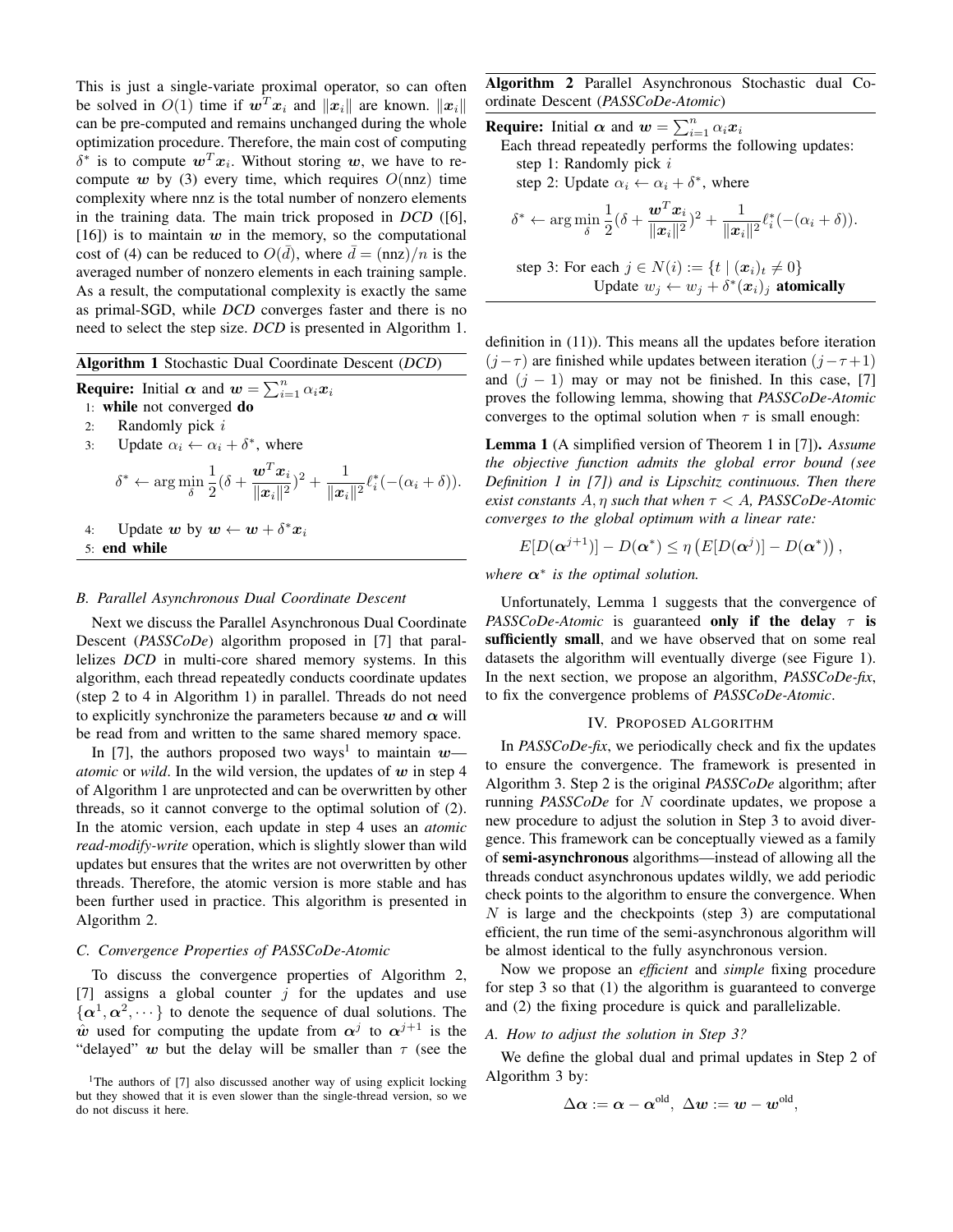## Algorithm 3 Our proposed framework—An Overview

**Require:** Initial  $\boldsymbol{\alpha}$  and  $\boldsymbol{w} = \sum_{i=1}^{n} \alpha_i \boldsymbol{x}_i$ 

- For outer\_iter =  $1, 2, \cdots$ 
	- 1.  $\alpha^{\text{old}} \leftarrow \alpha, w^{\text{old}} \leftarrow w$
	- 2. Run *PASSCoDe* with totally N updates using all the threads to obtain  $\alpha$ , w
	- 3. Adjust solution  $\alpha, w$  based on  $\alpha^{old}, w^{old}$

and we adjust the dual and primal solutions by

$$
\boldsymbol{\alpha} := \boldsymbol{\alpha}^{\text{old}} + \beta \Delta \boldsymbol{\alpha}, \quad \boldsymbol{w} := \boldsymbol{w}^{\text{old}} + \beta \Delta \boldsymbol{w}.
$$
 (5)

If  $\beta = 1$  then there will be no adjustment made by this procedure, so the algorithm is identical to *PASSCoDe*. However, for the cases where *PASSCoDe* diverges, a smaller  $\beta \in [0, 1)$ can be used to keep the dual objective function value from increasing. Therefore, we want to develop an *efficient* way to find a  $\beta$  such that

$$
D(\alpha^{\text{old}} + \beta \Delta \alpha)
$$
 is sufficiently smaller than  $D(\alpha^{\text{old}})$ .

We consider two cases of the loss functions  $\ell(\cdot)$ . In the first case, the dual loss  $\ell^*(\cdot)$  can be written as a quadratic function with bounded constraints, and in the second case the dual loss can be any general function. The first case include Support Vector Machine (SVM) with hinge loss and L2-SVM (with squared hinge loss), and we show there is a *closed form solution* for the optimal  $\beta$ . The second case include logistic regression, and we propose an efficient line-search to find a good  $\beta$  value.

Case I: we assume the dual loss can be written as

$$
\ell_i^*(\alpha_i) = a_i \alpha_i + b_i \alpha_i^2 + I(\alpha_i \in [c_i, d_i]), \quad \forall i \tag{6}
$$

where  $a_i, c_i, d_i$  are arbitrary real numbers,  $b_i \geq 0$  since  $\ell_i^*(\alpha_i)$ is convex, and  $I(\alpha_i \in [c_i, d_i]) = 0$  if  $\alpha_i \in [c_i, d_i]$ ,  $I(\alpha_i \in$  $[c_i, d_i]$  =  $\infty$  if  $\alpha_i \notin [c_i, d_i]$ . SVM and L2-SVM belongs to this category:

SVM: 
$$
\ell_i(\mathbf{w}^T \mathbf{x}_i) = \max(1 - y_i \mathbf{w}^T \mathbf{x}_i, 0),
$$

$$
\ell_i^*(\alpha_i) = y_i \alpha_i + I(y_i \alpha_i \in [-1, 0])
$$
  
L2-SVM: 
$$
\ell_i(\mathbf{w}^T \mathbf{x}_i) = \max(1 - y_i \mathbf{w}^T \mathbf{x}_i, 0)^2,
$$

$$
\ell_i^*(\alpha_i) = \alpha_i^2/4 + y_i \alpha_i + I(y_i \alpha_i \in [-\infty, 0]).
$$

In this case, the dual objective function can be written as:

$$
D(\boldsymbol{\alpha}^{\text{old}} + \beta \Delta \boldsymbol{\alpha}) = \frac{1}{2} ||\boldsymbol{w}^{\text{old}} + \beta \Delta \boldsymbol{w}||^{2} + \sum_{i=1}^{n} \ell_{i}^{*}(-\alpha_{i}^{\text{old}} - \beta \Delta \alpha_{i})
$$
  
= 
$$
\left(\frac{1}{2} \Delta \boldsymbol{w}^{T} \Delta \boldsymbol{w} + \sum_{i=1}^{n} b_{i} \Delta \alpha_{i}^{2}\right) \beta^{2} + \left(\Delta \boldsymbol{w}^{T} \boldsymbol{w}^{\text{old}} - \sum_{i=1}^{n} a_{i} \Delta \alpha_{i} + \sum_{i=1}^{n} 2b_{i} \alpha_{i}^{\text{old}} \Delta \alpha_{i}\right) \beta + \sum_{i=1}^{n} I(-\alpha_{i}^{\text{old}} - \beta \Delta \alpha_{i} \in [c_{i}, d_{i}]).
$$

Both  $\alpha_i^{\text{old}}$  (the previous iterate) and the current iterate  $\alpha_i^{\text{old}}$  +  $\Delta \alpha_i$  belong to  $[c_i, d_i]$  due to the *DCD* update rule, so the constraints will hold for all  $\beta \in [0,1]$ . We then propose to find the optimal  $\beta$  in this range:

$$
\beta^* = \arg\min_{\beta \in [0, 1]} D(\boldsymbol{\alpha}^{\text{old}} + \beta \Delta \boldsymbol{\alpha})
$$
  
= 
$$
\arg\min_{\beta \in [0, 1]} A\beta^2 + B\beta
$$
  
= 
$$
\max(\min(-B/(2A), 1), 0)
$$
 (7)

where

$$
A = \frac{1}{2} \Delta \mathbf{w}^T \Delta \mathbf{w} + \sum_{i=1}^n b_i \Delta \alpha_i^2 \ge 0
$$
  

$$
B = \Delta \mathbf{w}^T \mathbf{w}^{\text{old}} - \sum_{i=1}^n a_i \Delta \alpha_i + \sum_{i=1}^n 2b_i \alpha_i^{\text{old}} \Delta \alpha_i.
$$
 (8)

Both A and B can be computed in  $O(n + d)$  time, so the time complexity for computing  $\beta^*$  is only  $O(n + d)$ . When we set  $N = n$  in Algorithm 3, *PASSCoDe* in step 2 will require  $O(nnz)$  time, so the amortized cost is very small. Furthermore, computing  $A$  and  $B$  can be embarrassingly parallelized. Finally, we need to discuss the case when  $\beta^* = 0$ . From (7) we can see

$$
\beta^* = 0 \Leftrightarrow B \ge 0 \Leftrightarrow \partial_{\beta} D(\boldsymbol{\alpha}^{\text{old}} + \beta \Delta \boldsymbol{\alpha}) |_{\beta=0} \ge 0.
$$

This means  $\Delta \alpha$  computed by *PASSCoDe* is not even a descent direction. In this case,  $\alpha$  remains unchanged at this iteration, and we will discuss how to handle this in the next subsection (Section IV-B).

Case II: in the second case we consider a general loss function where the dual loss cannot be written as (6). In this case, the optimal  $\beta$  may not have a closed form solution, so we conduct a typical Armijo-rule backtracking line search to search for a good  $\beta$ . More specifically, we try  $\beta = \{1, \frac{1}{2}, \frac{1}{4}, \cdots\}$  until it satisfies the following sufficient decrease condition:

$$
D(\boldsymbol{\alpha}^{\text{old}} + \beta \Delta \boldsymbol{\alpha}) \le D(\boldsymbol{\alpha}^{\text{old}}) - \sigma \beta \left| \partial_{\beta} D(\boldsymbol{\alpha}^{\text{old}} + \beta \Delta \boldsymbol{\alpha}) \right|_{\beta=0}
$$

with some constant  $\sigma \in (0, 1)$ . Computing

$$
\partial_{\beta} D(\boldsymbol{\alpha}^{\text{old}} + \beta \Delta \boldsymbol{\alpha}) \mid_{\beta=0} = \Delta \boldsymbol{w}^{T} \boldsymbol{w}^{\text{old}} - \sum_{i=1}^{n} (\Delta \alpha_{i}) (\partial \ell_{i}^{*}(-\alpha_{i}^{\text{old}}))
$$

requires  $O(n + d)$  time complexity and is just a one-time cost. For each  $\beta$ , the dual objective function can be computed efficiently by exploiting the primal-dual structure:

$$
D(\boldsymbol{\alpha}^{\text{old}} + \beta \Delta \boldsymbol{\alpha}) = \frac{1}{2} ||\boldsymbol{w}^{\text{old}}||^2 + (\Delta \boldsymbol{w}^T \boldsymbol{w}^{\text{old}})\beta + \frac{||\Delta \boldsymbol{w}||^2}{2}\beta^2
$$

$$
+ \sum_{i=1}^n \ell_i^*(-\alpha_i^{\text{old}} - \beta \Delta \alpha_i). \tag{9}
$$

 $\Delta w^T w^{\text{old}}$  and  $\|\Delta w\|^2$  can be pre-computed and used for any  $\beta$ , so each function value evaluation of (9) only requires  $O(n)$ time complexity.

In summary, if the dual loss cannot be written as (6), we use a line search procedure to find a  $\beta$ . If there are T line search steps, the overall procedure (Step 3 of Algorithm 3) requires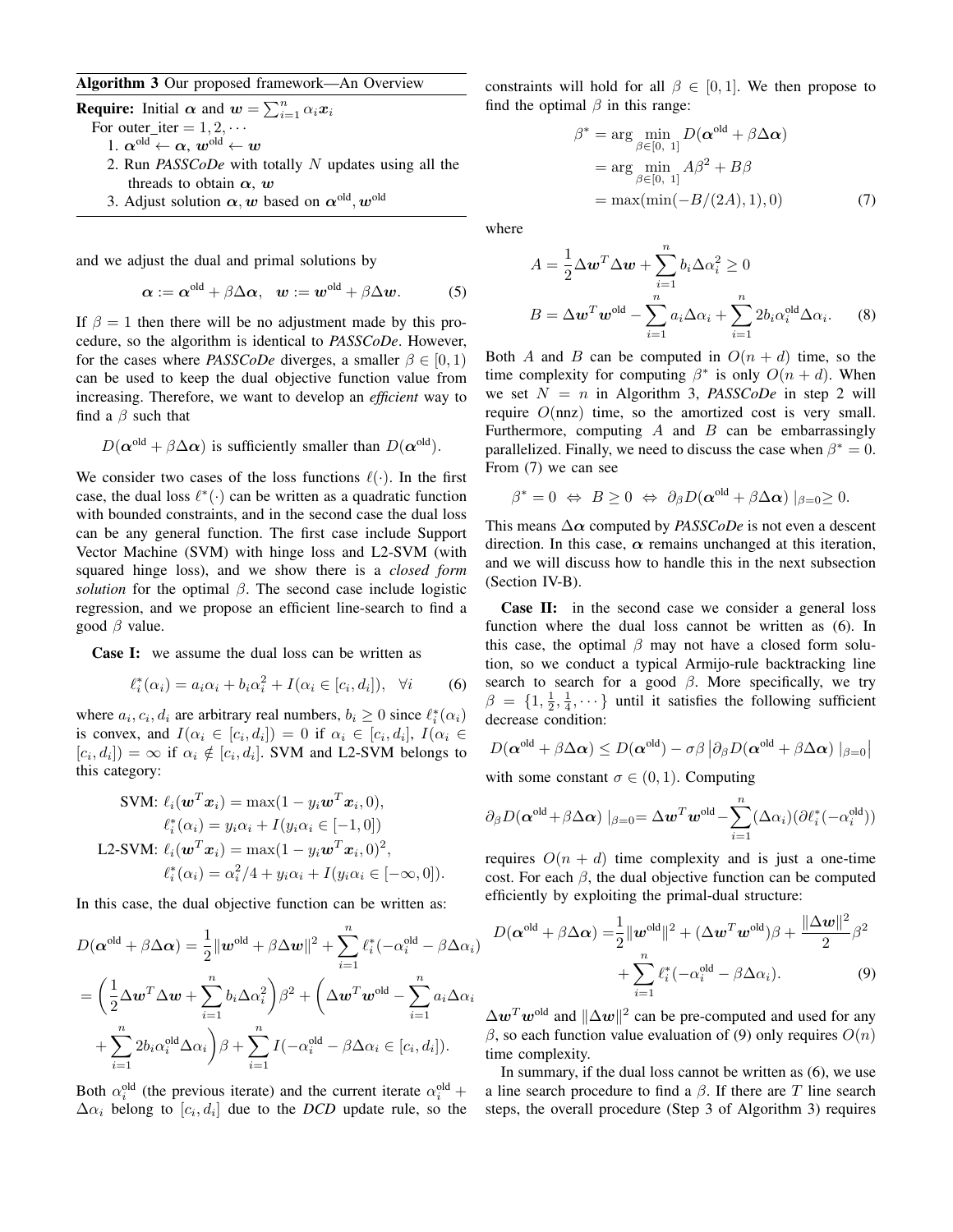$O(d + T_n)$  time complexity. This can also be parallelized, and the amortized cost per coordinate descent update is not too high. However, the same problem in case I may also arise here: if  $\Delta \alpha$  is not a descent direction (subgradient  $\partial_{\beta}D(\alpha^{\text{old}}+$  $\beta \Delta \alpha$ )  $|_{\beta=0}$  is non-negative), the step size  $\beta$  will be 0, and in this iteration we cannot make any progress.

## *B. How to handle the case when* ∆α *is not a descent direction?*

In the previous section we have discussed how to adjust the updates when  $\Delta \alpha$  computed in step 2 of Algorithm 3 *is a descent direction*  $(\nabla_{\beta}D(\alpha + \beta \alpha) |_{\beta=0} < 0)$ . This looks like a reasonable assumption to make, but unfortunately in some of the datasets we do observe the situation that  $\Delta \alpha$  is not a descent direction. Therefore, to ensure the convergence of the whole procedure, we have to further fix this case.

To overcome this issue, we first introduce a generalized version of the *DCD* update with a step size. The new *DCD* update rule can be written as:

$$
\delta^* = \arg \min_{\delta} \frac{1}{2\gamma} (\delta + \frac{\gamma \mathbf{w}^T \mathbf{x}_i}{\|\mathbf{x}_i\|^2})^2 + \frac{1}{\|\mathbf{x}_i\|^2} \ell_i^*(-(\alpha_i + \delta)).
$$
  
= 
$$
\arg \min_{\delta} \frac{1}{2\gamma} \delta^2 + \frac{\mathbf{w}^T \mathbf{x}_i}{\|\mathbf{x}_i\|^2} \delta + \frac{1}{\|\mathbf{x}_i\|^2} \ell_i^*(-(\alpha_i + \delta))
$$
 (10)

In (10), we add a weight  $\frac{1}{\gamma}$  to the quadratic term where  $\gamma \in$  $(0, 1)$  so each coordinate descent update is more conservative. This is similar to using a smaller step size in proximal gradient method. The modified *PASSCoDe* algorithm is in Algorithm 4.

#### Algorithm 4 *PASSCoDe-* $\gamma(\alpha, w)$

**Require:** Initial  $\boldsymbol{\alpha}$  and  $\boldsymbol{w} = \sum_{i=1}^n \alpha_i \boldsymbol{x}_i$ 

Each thread repeatedly performs the following updates: step 1: Randomly pick i

$$
step 2: Update \alpha_i \leftarrow \alpha_i + \Delta \alpha_i, where
$$

$$
\delta^* \leftarrow \arg\min_{\delta} \frac{1}{2\gamma} \delta^2 + \frac{\boldsymbol{w}^T \boldsymbol{x}_i}{\|\boldsymbol{x}_i\|^2} \delta + \frac{1}{\|\boldsymbol{x}_i\|^2} \ell_i^*(-(\alpha_i + \delta))
$$

step 3: For each 
$$
j \in N(i)
$$
  
Update  $w_j \leftarrow w_j + \delta^*(x_i)_j$  atomically

Intuitively, when we use a smaller  $\gamma$ , the updates are more conservative, so the error caused by delayed parameter access will be milder and *PASSCoDe*-γ will be more likely to converge. To formally prove this property, we define the following notations. In *PASSCoDe*-γ, we can assign a global counter j for the updates, and  $i(j)$  is the coordinate index chosen by the *j*-th update. The sequence  $\{\alpha^1, \alpha^2, \dots\}$  is the sequence of dual solutions, and we define

$$
\delta^j = \alpha_{i(j)}^{j+1} - \alpha_{i(j)}^j.
$$

Since  $\delta^j$  is computed by *PASSCoDe-* $\gamma$ , we have

$$
\delta^j = \arg\min_{\delta} \frac{1}{2\gamma} (\delta + \frac{\gamma \boldsymbol{x}_{i(j)}^T \hat{\boldsymbol{w}}^j}{\|\boldsymbol{x}_{i(j)}\|^2})^2 + \frac{1}{\|\boldsymbol{x}_{i(j)}\|^2} \ell_i^*(-(\alpha_{i(j)}^j + \delta)),
$$

where  $\hat{w}^j$  is the current w stored in the memory.

Since multiple threads conduct updates parallel asynchronously,  $\hat{\boldsymbol{w}}^j \neq \boldsymbol{w}(\boldsymbol{\alpha}^j)$ . However, following [7] we assume that for each iteration j, all the "writes" to w before  $\tau$ iterations are done. This can be formulated as:

$$
\hat{\boldsymbol{w}}^{j} = \boldsymbol{w}(\boldsymbol{\alpha}^{j-\tau}) + \sum_{t=j-\tau+1}^{j-1} \sum_{k \in N(i(t))} \xi_{j,t,k} \delta^{t}(\boldsymbol{x}_{i(t)})_k \boldsymbol{e}_k.
$$
 (11)

where each  $\xi_{j,t,k}$  can be either 0 or 1, indicating whether the update has been written into  $w$ .

Similar to [7], we define the following constants:

$$
M_i = \max_{S \subseteq [d]} \|\sum_{t \in S} \bar{X}_{:,t} X_{i,t}\|, \quad M = \max_i M_i,
$$

where  $[d] := \{1, \ldots, d\}$  is the set of all the feature indices, and  $\bar{X}_{:,t}$  is the t-th column of the normalized data matrix  $\bar{X}$  (each row of  $\bar{X}$  is  $x_i/||x_i||$ ). Assume  $R_{min} = \min_i ||x_i||^2 > 0$  (no  $x_i = 0$ ) and without loss of generality, we assume  $R_{max} =$  $\max_i ||x_i||_2 = 1$ . We can then prove the following lemma:

**Lemma 2.** Let  $\rho$  be a constant with  $\rho^{-1} < 1 - 4/\sqrt{n}$ , and  $\theta = \sum_{t=1}^{T} \rho^{t/2}$ . If  $\gamma$  is small enough such that

$$
\gamma \le (\sqrt{n}(1 - \rho^{-1}) - 4) / (4(1 + \theta)M) \tag{12}
$$

*then the sequence*  $\{\alpha^j\}$  *generated by PASSCoDe-* $\gamma$  *satisfies the following inequality:*

$$
E(\|\boldsymbol{\alpha}^{j-1}-\boldsymbol{\alpha}^{j}\|^{2}) \leq \rho E(\|\boldsymbol{\alpha}^{j}-\boldsymbol{\alpha}^{j+1}\|^{2}),\qquad(13)
$$

*where*  $E(\cdot)$  *is the expectation with respect to the indices selected in stochastic dual coordinate descent.*

The proof is in the Appendix. Note that  $\rho$  can be any number satisfies  $\rho^{-1} < 1 - 4/\sqrt{n}$ , and this ensures the right hand side of (12) is a positive number. As a result, as we select  $\gamma$  small enough, (12) will be satisfied. In contrast, the condition in Lemma 1 of [7] may not be satisfied, which is the reason that *PASSCoDe* diverges on some datasets.

We can then derive the following main theorem:

Theorem 1. *Assume the objective function* (2) *admits a global error bound with a constant* κ *from the beginning (see Definition 1 in [7]) and the Lipschitz constant*  $L_{max}$  *is finite in the level set. If*  $\gamma$  *is small enough such that* (12) *holds and* 

$$
\left(1 + \frac{e\tau M \gamma}{\sqrt{n}}\right) \left(\frac{\tau^2 \gamma^2 M^2 e^2}{n}\right) \le \frac{R_{\text{min}}}{2L_{\text{max}}} \le 1
$$

*where* e *is the natural logarithm base, then PASSCoDe-*γ *has a global linear convergence rate in expectation, that is,*

$$
E[D(\boldsymbol{\alpha}^{j+1})] - D(\boldsymbol{\alpha}^*) \leq \eta \left( E[D(\boldsymbol{\alpha}^j)] - D(\boldsymbol{\alpha}^*) \right), \quad (14)
$$

*where* α<sup>∗</sup> *is the optimal solution and*

$$
\eta = 1 - \frac{\kappa}{L_{max}} \left( 1 - \frac{2L_{max}}{R_{min}} \left( 1 + \frac{e\gamma \tau M}{\sqrt{n}} \right) \left( \frac{\tau^2 M^2 e^2 \gamma^2}{n} \right) \right).
$$

Note that the global error bound assumption is a weaker version of strong convexity, and it has been shown in [7] that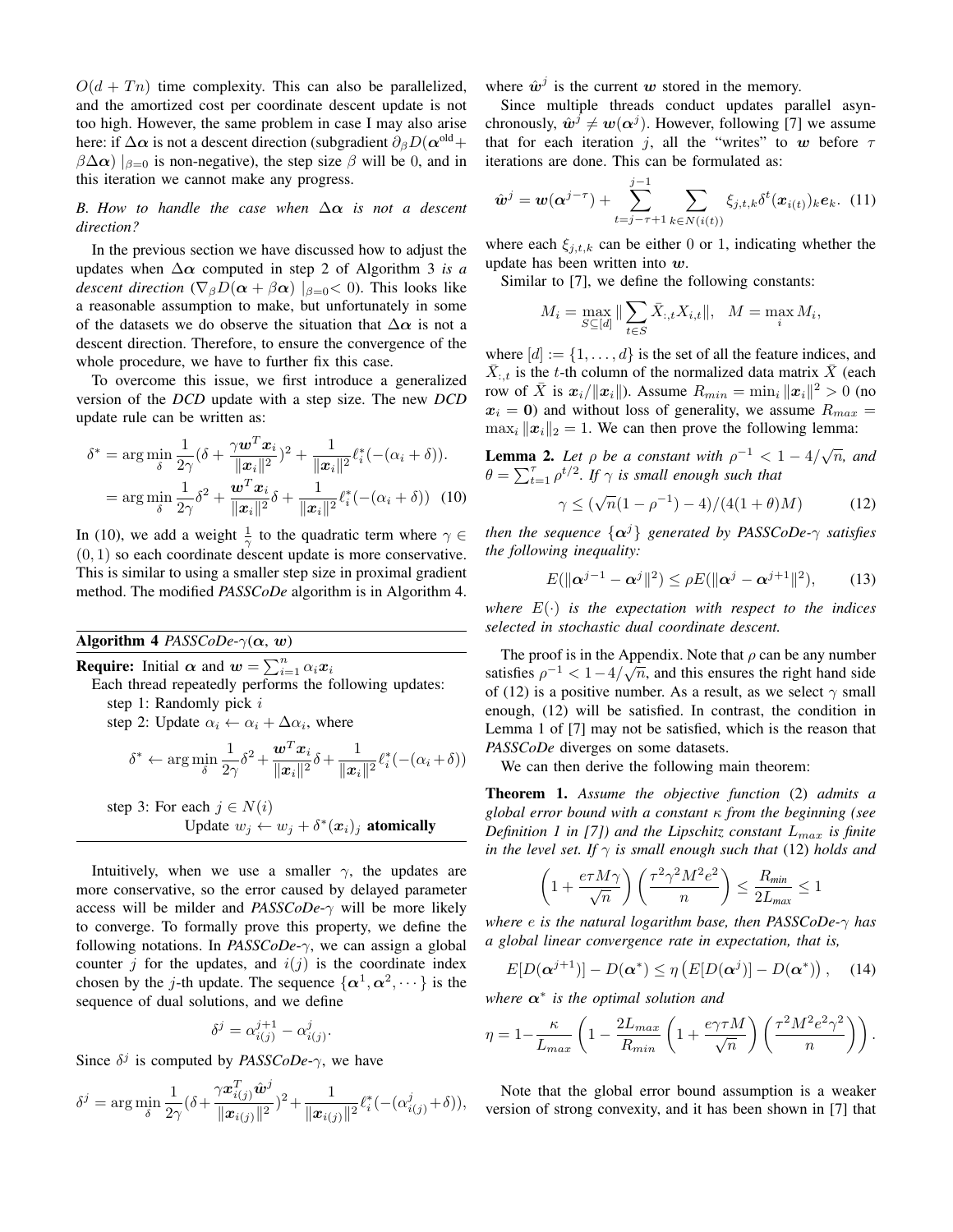this assumption covers linear SVM, L2-SVM, and logistic regression. Compared with the proof in *PASSCoDe* [7], we have a  $\gamma$  factor in our update rule to ensure the convergence of the algorithm, while they only consider the special case  $\gamma = 1$  so the convergence will not hold when  $\tau$  (delay) is large. Compared with the analysis of general asynchronous coordinate descent [11], we consider the dual coordinate descent where the inconsistent read can happen when maintaining the  $w$  vector, where they do not have inconsistent read in  $w$  (see Section 4 in [7] for the detailed discussion about this). Also, the update rule is different from [11].

Based on Theorem 1, we can see  $\Delta \alpha$  will decrease the objective function value with a linear rate if  $\gamma$  is small enough. Therefore, in *PASSCoDe-fix*, if  $\beta^* = 0$  (which means  $\Delta \alpha$  is not a descent direction), we decrease  $\gamma$  by half in the next iteration. As a result, our algorithm can keep decreasing  $\gamma$ until it is small enough to ensure the global convergence.

In summary, our *PASSCoDe-fix* algorithm is presented in Algorithm 5. Here we only present the case for case I (dual loss satisfies (6)); the algorithm for case II is similar but the closed form solution  $\beta^*$  is replaced by line search.

Algorithm 5 Our proposed algorithm: *PASSCoDe-fix*

**Require:** Initial  $\alpha$  and  $\boldsymbol{w} = \sum_{i=1}^{n} \alpha_i \boldsymbol{x}_i, \gamma = 1$ For outer\_iter =  $1, 2, \cdots$ 1.  $\alpha^{\text{old}} \leftarrow \alpha$ ,  $w^{\text{old}} \leftarrow w$ 2. Run *PASSCoDe*-γ (Algorithm 4) with totally N updates using all the threads to obtain  $\alpha$ , w 3. Compute  $A, B$  by (8). 4. If  $B > 0$ :  $\beta^* \leftarrow 0, \gamma \leftarrow \gamma/2$ Else:  $\beta^* \leftarrow \max(\min(-B/(2A), 1), 0)$ 5.  $\boldsymbol{\alpha} \leftarrow \boldsymbol{\alpha}^{\text{old}} + \beta^*(\boldsymbol{\alpha} - \boldsymbol{\alpha}^{\text{old}}), \boldsymbol{w} \leftarrow \boldsymbol{w}^{\text{old}} + \beta^*(\boldsymbol{w} - \boldsymbol{w}^{\text{old}})$ 

## V. EXPERIMENTAL RESULTS

#### *A. Implementation*

Our implementation is based on the publicly available C++ code of *PASSCoDe*<sup>2</sup>. It was developed under the code base of LIBLINEAR with OpenMP parallelization. We implement our Algorithm 5 for both L1-SVM and L2-SVM. The major computation added in *PASSCoDe-fix* is (7) and (8), and we parallelize them as well to avoid unnecessary serial bottleneck. Our implementation is publicly available  $3$ .

In practice, in *PASSCoDe* sometimes  $\alpha$  can go to  $\pm \infty$ (exceeds the maximum floating point number) due to the divergence of asynchronous updates. In those cases, the calculation of our fixing procedure in Eq (7) will get NaN according to IEEE 754-1985. Therefore, in our code we will set  $\alpha = \alpha^{\text{old}}$ ,  $w = w^{\text{old}}$  and  $\gamma = \frac{1}{2}\gamma$  when we detect  $\beta^*$  is NaN.

TABLE I: Dataset statistics

| Dataset | # train samples | # test samples | # features | nnz%      |
|---------|-----------------|----------------|------------|-----------|
| a9a     | 32,561          | 16,281         | 123        | 11.3%     |
| covtype | 464.810         | 116,202        | 54         | 22.12 %   |
| news20  | 16.000          | 3996           | 1,355,191  | 0.034%    |
| webspam | 280,000         | 70,000         | 254        | 33.52 %   |
| rcv1    | 677.399         | 20.242         | 47.236     | $0.155\%$ |
| music   | 463,715         | 51,630         | 91         |           |
| epsilon | 400,000         | 100,000        | 2,000      |           |

#### *B. Experiment Setup and Datasets*

We performed our experiments on a dual-socket E5-2680 v2 machine with 20 physical cores and hyperthreading disabled. We explicitly set thread affinities so that the worker threads are bind to as few CPU socket as possible. We conduct our experiments on solving the L2-SVM (with squared hinge loss) problem, but our algorithm can also be applied to other objective functions. For simplicity, we set the regularization parameter  $C = 1$ . In all our experiments, we use the atomic version of *PASSCoDe* and *PASSCoDe-fix*. The wild version of *PASSCoDe* cannot converge to the same solution due to the conflicting writes to  $w$ . Note that all the algorithms (including our method) do not have any additonal parameter to set (except C), so the experiments can be easily reproduced.

We run our experiments on a wide range of datasets with different characteristics: a9a, covtype, music, rcv1, news20, epsilon, webspam (unigram). Among them, music is downloaded from UCI<sup>4</sup> and transformed into binary class, other datasets are downloaded from LIBSVM website <sup>5</sup>. For music, a9a, epsilon and rcv1 we use the standard training/testing partition suggested by their source, and for other datasets we split them randomly into 80% for training and 20% for testing.





*a) Convergence of PASSCoDe-fix:* Similar to Figure 1, we run *PASSCoDe-fix* with up to 20 threads and show the impact of more threads on classification accuracy after 100 iterations in Figure 2. *PASSCoDe-fix* exhibits excellent stability: it converges on all datasets, regardless of the number of threads used (a9a and music will get more stable accuracy if we run more iterations, but for a fair comparison with Figure 1

<sup>2</sup>http://www.cs.utexas.edu/∼rofuyu/exp-codes/passcode-icml15-exp/

<sup>3</sup>http://huanzhang12.github.io/passcode-fix/

<sup>4</sup>http://archive.ics.uci.edu/ml/datasets/YearPredictionMSD

<sup>5</sup>http://www.csie.ntu.edu.tw/∼cjlin/libsvmtools/datasets/binary.html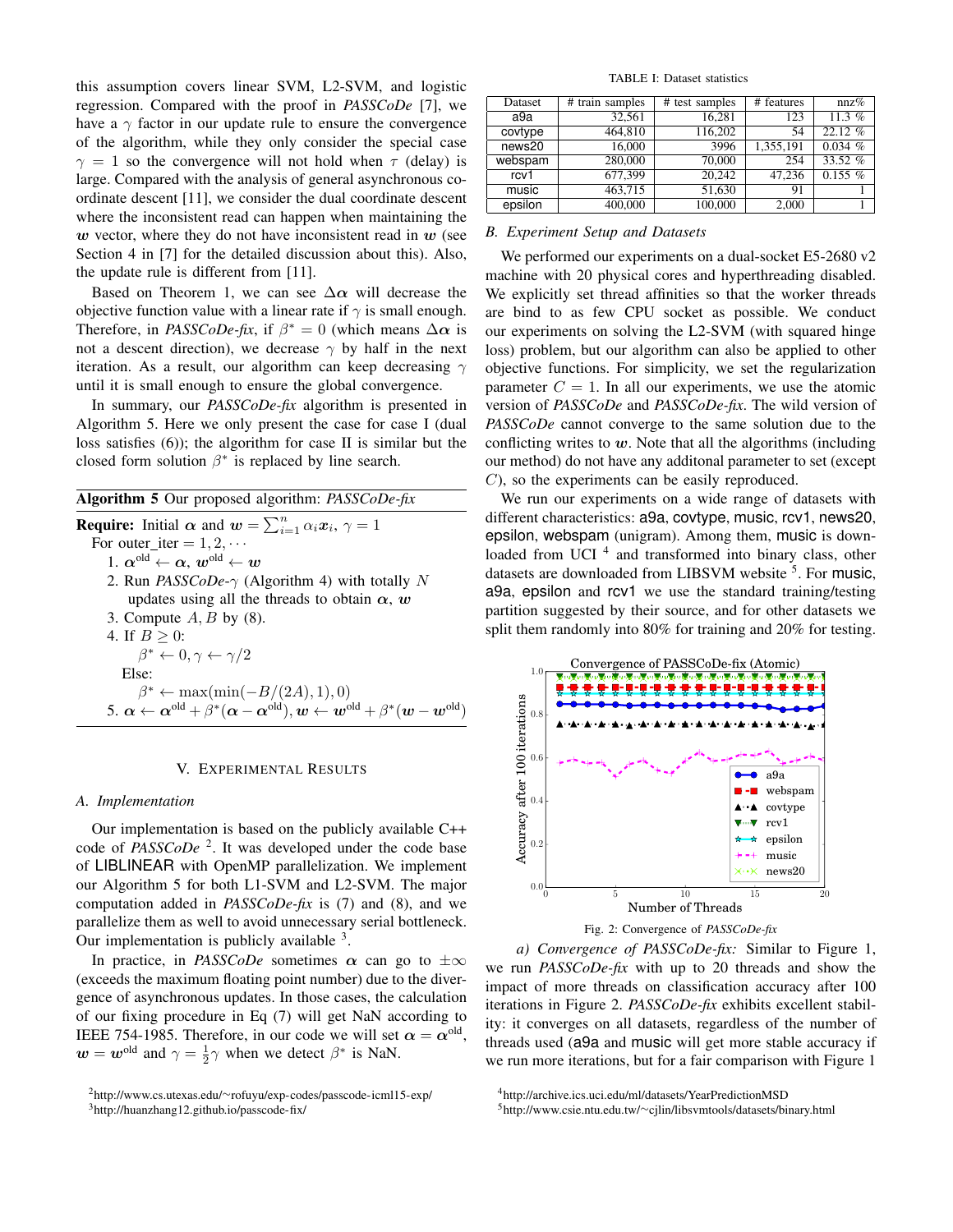we run all datasets with 100 iterations). Also, unlike Figure 1, accuracy does not jump when the number of thread changes from 10 to 11; *PASSCoDe-fix* is not affected when the second CPU socket starts being used and shows predictable behavior.

*b) Efficiency of PASSCoDe-fix:* In this experiment, we run *PASSCoDe-fix* and *PASSCoDe* with 20 threads, and compare their primal objective function values and test accuracy in terms of training time in Figure 3, 4, 5, 6, 7 and 8. We also add a single thread reference of *PASSCoDe* in these figures, showing the best accuracy and objective value that *PASSCoDe* can achieve. Usually, single thread *PASSCoDe* converges better in terms of number of iterations because there is no delay in updating  $\alpha$  and  $w$ , but it needs more time for each iteration.

- We can made the following observations from these results: • *PASSCoDe-fix* is able to converge on all the datasets. In
- comparison, *PASSCoDe* diverges (out of range in figures) or oscillates badly on a9a, covtype and webspam.
- *PASSCoDe-fix* converges to the same (or very close) primal objective as the single-thread version does. This verifies our theoretical guarantee that *PASSCoDe-fix* converges to the optimal solution.
- on the dataset where *PASSCoDe* does converge well, *PASSCoDe-fix* shows minimal overhead. For epsilon and rcv1, *PASSCoDe-fix* is almost as fast as *PASSCoDe*. Since *PASSCoDe-fix* needs  $O(n+d)$  time in the fixing step and in news20  $O$ (nnz) is comparable to the large  $d = 1,355,191$ . *PASSCoDe-fix* is slightly slower than *PASSCoDe*.
- In a9a (the smallest dataset), we can see that single thread *PASSCoDe* converges faster than using 20 threads. However, our profiling results show that this slow down is not related to the fixing step we proposed. Instead, it comes from the cache coherence overhead of accessing a shared  $w$  among multiple cores during the coordinate updates. Improving *PASSCoDe*'s performance in highly parallel situations using techniques proposed in [21], [22] is our future work.

## VI. CONCLUSIONS

Parallel Asynchronous Stochastic Dual Coordinate Descent (*PASSCoDe*) is the most promising algorithm to solve linear SVM and logistic regression in shared memory multi-core systems. Unfortunately, the convergence is not always guaranteed and it has been observed that the algorithm diverges on several cases In this paper, we propose a simple and efficient way to fix this convergence problem. Instead of allowing all the threads conduct updates wildly, we add periodic check points to enforce the convergence. The resulting algorithm, *PASSCoDe-fix*, is guaranteed to converge for any datasets and has minimal overhead when *PASSCoDe* also converges. The results are verified theoretically and empirically on real-world datasets. This idea of "semi-asynchronous" updates could be potentially applied to other asynchronous algorithms.

Acknowledgments. The authors are grateful to the XSEDE startup resources.

#### **REFERENCES**

[1] Haim. Avron, Alex. Druinsky, and Anshul Gupta. Revisiting asynchronous linear solvers: Provable convergence rate through randomization. In *IEEE International Parallel and Distributed Processing Symposium*, 2014.

- [2] Joseph K. Bradley, Aapo Kyrola, Danny Bickson, and Carlos Guestrin. Parallel coordinate descent for l1-regularized loss minimization. In *International Conference on Machine Learning (ICML)*, pages 321–328, 2011.
- [3] Corina Cortes and Vladimir Vapnik. Support-vector network. *Machine Learning*, 20:273–297, 1995.
- [4] Jeffrey Dean, Greg Corrado, Rajat Monga, Kai Chen, Matthieu Devin, Mark Mao, Andrew Senior, Paul Tucker, Ke Yang, Quoc V Le, et al. Large scale distributed deep networks. In *Advances in Neural Information Processing Systems*, pages 1223–1231, 2012.
- [5] Rong-En Fan, Kai-Wei Chang, Cho-Jui Hsieh, Xiang-Rui Wang, and Chih-Jen Lin. LIBLINEAR: a library for large linear classification. *Journal of Machine Learning Research*, 9:1871–1874, 2008.
- [6] Cho-Jui Hsieh, Kai-Wei Chang, Chih-Jen Lin, S. Sathiya Keerthi, and Sellamanickam Sundararajan. A dual coordinate descent method for large-scale linear SVM. In *ICML*, 2008.
- [7] Cho-Jui. Hsieh, Hsiang-Fu. Yu, and Inderjit. S. Dhillon. PASSCoDe: Parallel ASynchronous Stochastic dual Coordinate Descent. In *International Conference on Machine Learning (ICML),*, 2015.
- [8] S. S. Keerthi, S. Sundararajan, K.-W. Chang, C.-J. Hsieh, and C.-J. Lin. A sequential dual method for large scale multi-class linear SVMs. In *KDD*, 2008.
- [9] Mu Li, Dave Andersen, Alex Smola, Junwoo Park, Amr Ahmed, Vanja Josifovski, James Long, Eugene Shekita, and Bor-Yiing Su. Scaling distributed machine learning with the parameter server. In *Proceedings of the 11th USENIX Symposium on Operating Systems Design and Implementation (OSDI)*, 2014.
- [10] Chih-Jen Lin, Ruby C. Weng, and S. Sathiya Keerthi. Trust region Newton method for large-scale logistic regression. In *ICML*, 2007.
- [11] Ji. Liu and Stephen. J. Wright. Asynchronous stochastic coordinate descent: Parallelism and convergence properties. *arXiv:1403.3862*, 2014.
- [12] Yurii E. Nesterov. Efficiency of coordinate descent methods on hugescale optimization problems. *SIAM Journal on Optimization*, 22(2):341– 362, 2012.
- [13] Feng Niu, Benjamin Recht, Christopher Ré, and Stephen J. Wright. HOGWILD!: A lock-free approach to parallelizing stochastic gradient descent. In J. Shawe-Taylor, R.S. Zemel, P. Bartlett, F.C.N. Pereira, and K.Q. Weinberger, editors, *Advances in Neural Information Processing Systems 24*, pages 693–701, 2011.
- [14] Peter Richtárik and Martin Takáč. Parallel coordinate descent methods for big data optimization. *Mathematical Programming*, 2012. Under revision.
- [15] Shai Shalev-Shwartz, Yoram Singer, and Nathan Srebro. Pegasos: primal estimated sub-gradient solver for SVM. In *Proceedings of the Twenty Fourth International Conference on Machine Learning (ICML)*, 2007.
- [16] Shai Shalev-Shwartz and Tong Zhang. Stochastic dual coordinate ascent methods for regularized loss minimization. *Journal of Machine Learning Research*, 14:567–599, 2013.
- [17] Eric P Xing, Qirong Ho, Wei Dai, Jin Kyu Kim, Jinliang Wei, Seunghak Lee, Xun Zheng, Pengtao Xie, Abhimanu Kumar, and Yaoliang Yu. Petuum: a new platform for distributed machine learning on big data. *Big Data, IEEE Transactions on*, 1(2):49–67, 2015.
- [18] H.-F. Yu, C.-J. Hsieh, H. Yun, S. Vishwanathan, and I. S. Dhillon. A scalable asynchronous distributed algorithm for topic modeling. In *WWW*, 2015.
- [19] Hsiang-Fu Yu, Fang-Lan Huang, and Chih-Jen Lin. Dual coordinate descent methods for logistic regression and maximum entropy models. *Machine Learning*, 85(1-2):41–75, October 2011.
- [20] Hyokun Yun, Hsiang-Fu Yu, Cho-Jui Hsieh, S.V.N. Vishwanathan, and Inderjit S. Dhillon. NOMAD: Non-locking, stochastic multi-machine algorithm for asynchronous and decentralized matrix completion. In *International Conference on Very Large Data Bases (VLDB)*, 2014.
- [21] Ce Zhang and Christopher Ré. Dimmwitted: A study of main-memory statistical analytics. *Proceedings of the VLDB Endowment*, 7(12):1283– 1294, 2014.
- [22] Huan Zhang, Cho-Jui Hsieh, and Venkatesh Akella. Hogwild++: A new mechanism for decentralized asynchronous stochastic gradient descent. In *ICDM*, 2016.
- [23] Hui Zou and Trevor Hastie. Regularization and variable selection via the elastic net. *Journal of the Royal Statistical Society: Series B (Statistical Methodology)*, 67(2):301–320, 2005.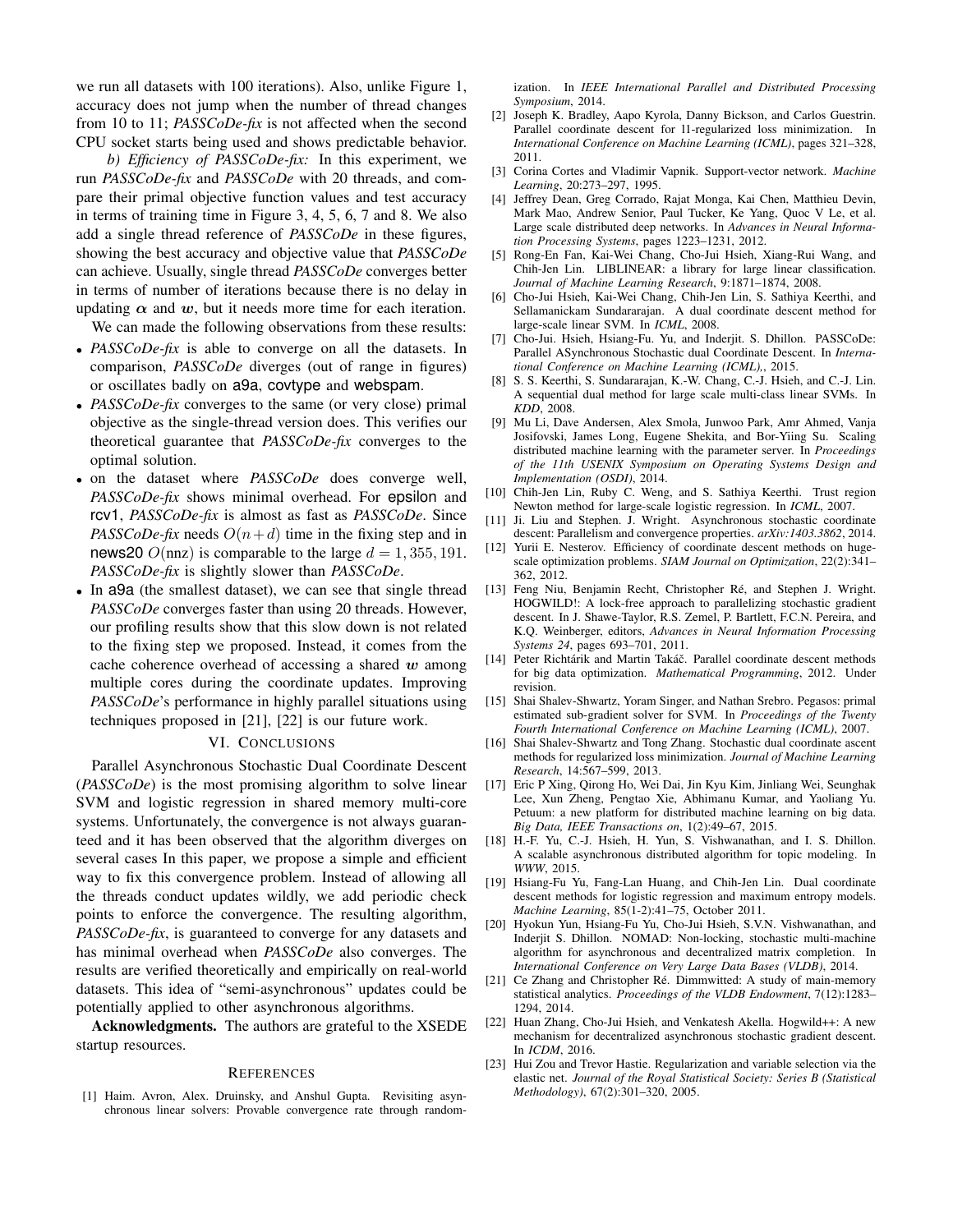

Note: if a line is not shown in a figure, that line is out of range due to divergence.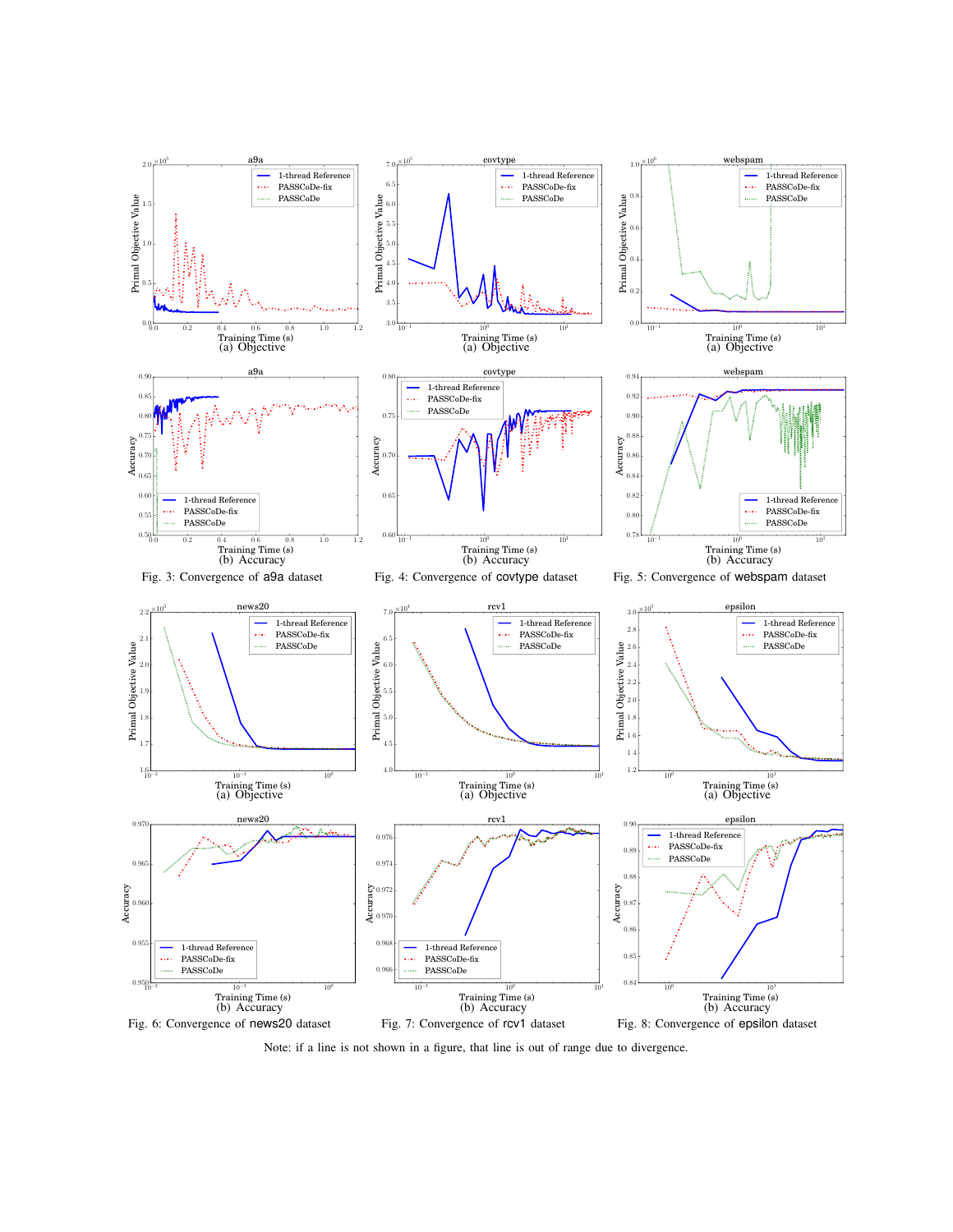#### VII. APPENDIX

We prove the convergence theorems and lemmas in this section. For convenience, we rewrite the update rule of *PASSCoDe-fix* (Eq (10)) by

$$
\alpha_t^{j+1} \leftarrow T_t^{\gamma}(\hat{\boldsymbol{w}}^j, \alpha_t^j),
$$

where  $\hat{w}^j$  is the maintained w used in the j-th iteration, and

$$
T_t^{\gamma}(\boldsymbol{w}, s) := \arg\min_{u} \frac{1}{2\gamma} \left[ u - \left( s - \frac{\gamma \boldsymbol{w}^T \boldsymbol{x}_t}{\|\boldsymbol{x}_t\|^2} \right) \right]^2 + h_t(u),
$$
  
\n
$$
= \text{prox}_t(s - \gamma \boldsymbol{w}^T \boldsymbol{x}_t / \|\boldsymbol{x}_t\|^2).
$$
  
\n
$$
\text{prox}_t(s) := \arg\min_{u} (u - s)^2 / 2 + h_t(u) / \gamma
$$
  
\n
$$
h_t(u) := \ell_t^*(-u) / \|\boldsymbol{x}_i\|^2.
$$

Here are some notations used in the proof:

• The  $\{\alpha^j\}$  and  $\{\hat{w}^j\}$  sequence are generated from *PASSCoDe-γ* (Algorithm 5) and satisfies

$$
\alpha_t^{j+1} = \begin{cases} T_t(\hat{\mathbf{w}}^j, \alpha_t^j) & \text{if } t = i(j), \\ \alpha_t^j & \text{if } t \neq i(j), \end{cases}
$$

where  $i(j)$  is the index selected at j-th iteration.

• We define  $\tilde{\alpha}^j$  for each j by

$$
\tilde{\boldsymbol{\alpha}}_t^j = T_t^{\gamma}(\hat{\boldsymbol{w}}^j, \alpha_t^j) \ \ \forall t = 1, \cdots, n.
$$

For convenience, we define  $T^{\gamma}(\hat{\boldsymbol{w}}^{j}, \boldsymbol{\alpha}^{j})$  to be a vector where each component is  $T_t^{\gamma}(\hat{\boldsymbol{w}}^j, \alpha_t^j)$ , and  $\text{prox}(\boldsymbol{s})$  is a vector where each element is  $prox<sub>t</sub>(s<sub>t</sub>)$ . We have

$$
\tilde{\boldsymbol{\alpha}}^j = T^{\gamma}(\hat{\boldsymbol{w}}^j, \boldsymbol{\alpha}^j) = \text{prox}(\boldsymbol{\alpha}^j - \gamma \hat{\boldsymbol{w}}^T \boldsymbol{x}_i / ||\boldsymbol{x}_i||^2).
$$

- $\bar{w} = w(\alpha^j) = \sum_{i=1}^n \alpha_i^j x_i$  is the true primal variables.
- The sequence  $\{\beta^j\}$  and  $\{\tilde{\beta}^j\}$  are defined by

$$
\beta_t^{j+1} = \begin{cases} T_t^{\gamma}(\bar{\mathbf{w}}^j, \alpha_t^j) & \text{if } t = i(j), \\ \alpha_t^j & \text{if } t \neq i(j), \end{cases}
$$

$$
\tilde{\beta}_t^{j+1} = T_t^{\gamma}(\bar{\mathbf{w}}^j, \alpha_t^j) \quad \forall t = 1, \dots, n.
$$

• Let  $g^{j}(u)$  be the univariate function considered at the j-th iteration:

$$
g^j(u) := \frac{1}{2\gamma} \left[ u - \left( s - \frac{\gamma(\bar{\boldsymbol{w}}^j)^T \boldsymbol{x}_{i(j)}}{\|\boldsymbol{x}_{i(j)}\|^2} \right) \right]^2 + h_{i(j)}(u).
$$

Thus,  $\beta_{i(j)}^{j+1} = T_{i(j)}(\bar{\boldsymbol{w}}^j,\alpha_i^j)$  $\binom{\hat{j}}{i(j)}$  is the minimizer for  $g^j(u)$ . [7, Proposition 1, 2, 3] can be directly applied here. We do not need to use [7, Proposition 4] in our proof, and [7, Proposition 5] can be proved for *PASSCoDe*-γ:

**Proposition 5.** *For all*  $j > 0$ *, we have* 

$$
D(\boldsymbol{\alpha}^{j}) \ge D(\boldsymbol{\beta}^{j+1}) + \frac{\|\boldsymbol{x}_{i(j)}\|^{2}}{2} \|\boldsymbol{\alpha}^{j} - \boldsymbol{\beta}^{j+1}\|^{2}
$$
 (15)

$$
D(\alpha^{j+1}) \le D(\beta^{j+1}) + \frac{L_{max}}{2} ||\alpha^{j+1} - \beta^{j+1}||^2 \qquad (16)
$$

*Proof.* First, from the definition of  $g^{j}(u)$  it is  $||\mathbf{x}_{i(j)}||^{2}$ strongly convex and  $L_{max}$  Lipschitz continuous (since  $D(\cdot)$  is

 $L_{\text{max}}$  Lipschitz continuous). We define  $u^* = \arg \min_u g^j(u)$ to be the minimizer of the uni-variate function, and this implies  $\nabla g^j(u^*) = 0$ . From the strong convexity of  $g^j(\cdot)$ ,

$$
g^{j}(\alpha_{i(j)}^{j}) \geq g^{j}(\beta_{i(j)}^{j+1}) + \nabla g^{j}(\beta_{i(j)}^{j+1})(\alpha_{i(j)}^{j} - \beta_{i(j)}^{j+1}) + \frac{\|\mathbf{x}_{i(j)}\|^{2}}{2} \|\alpha_{i(j)}^{j} - \beta_{i(j)}^{j+1}\|^{2}.
$$

By definition,  $\beta_{i(i)}^{j+1}$  $i^{j+1}_{i(j)}$  is between  $\alpha_i^j$  $i_{(j)}$  and  $u^*$ , so either  $\alpha_{i(j)}^j \leq$  $\beta^{j+1}_{i(j)} \ \le \ u^* \ \ \text{or} \ \ u^* \ \le \ \beta^{j+1}_{i(j)} \ \le \ \alpha^{j}_{i}$  $i(j)$ . Since the function is strongly convex, the gradient  $\nabla g^j(\cdot)$  is increasing, so for the first case  $\nabla g^j(\beta_{i(j)}^{j+1})$  $\begin{array}{c}\n\lambda^{(j+1)} \leq 0 \text{ and } \alpha^j_{i(j)} - \beta^{j+1}_{i(j)} \leq 0. \text{ For the second}\n\end{array}$ case both terms  $\geq 0$ . These imply

$$
g^{j}(\alpha_{i(j)}^{j}) \ge g^{j}(\beta_{i(j)}^{j+1}) + \frac{\Vert \boldsymbol{x}_{i(j)} \Vert^{2}}{2} \|\alpha_{i(j)}^{j} - \beta_{i(j)}^{j+1} \|^{2}.
$$
 (17)

From the Lipschitz continuity, we also have

$$
g^{j}(\alpha_{i(j)}^{j+1}) \le g^{j}(\beta_{i(j)}^{j+1}) + \frac{L_{max}}{2} ||\alpha_{i(j)}^{j+1} - \beta_{i(j)}^{j+1}||^{2}
$$
 (18)

By the definitions of  $g^j$ ,  $\alpha^j$ ,  $\alpha^{j+1}$ , and  $\beta^{j+1}$ , (17) and (18) imply (15) and (16).  $\Box$ 

### *A. Proof of Lemma 2*

Similar to [11], we prove Eq. (13) by induction. First, for all  $j$ , we have

$$
\|\boldsymbol{\alpha}^{j-1}-\tilde{\boldsymbol{\alpha}}^{j}\|^{2}-\|\boldsymbol{\alpha}^{j}-\tilde{\boldsymbol{\alpha}}^{j+1}\|^{2}
$$
  
\$\leq 2\|\boldsymbol{\alpha}^{j-1}-\tilde{\boldsymbol{\alpha}}^{j}\|\|\boldsymbol{\alpha}^{j}-\tilde{\boldsymbol{\alpha}}^{j+1}-\boldsymbol{\alpha}^{j-1}+\tilde{\boldsymbol{\alpha}}^{j}\|\$. (19)

See [11] for a proof for the above inequality. We can further bound this term by

$$
\|\alpha^{j} - \tilde{\alpha}^{j+1} - \alpha^{j-1} + \tilde{\alpha}^{j}\|
$$
  
\n
$$
\leq \|\alpha^{j} - \alpha^{j-1}\| + \|\text{prox}(\alpha^{j} - \gamma \bar{X}\hat{\mathbf{w}}^{j}) - \text{prox}(\alpha^{j-1} - \gamma \bar{X}\hat{\mathbf{w}}^{j-1})\|
$$
  
\n
$$
\leq \|\alpha^{j} - \alpha^{j-1}\| + \|(\alpha^{j} - \gamma \bar{X}\hat{\mathbf{w}}^{j}) - (\alpha^{j-1} - \gamma \bar{X}\hat{\mathbf{w}}^{j-1})\|
$$
  
\n
$$
\leq \|\alpha^{j} - \alpha^{j-1}\| + \|\alpha^{j} - \alpha^{j-1}\| + \gamma\|\bar{X}\hat{\mathbf{w}}^{j} - \bar{X}\hat{\mathbf{w}}^{j-1}\|
$$
  
\n
$$
\leq 2\|\alpha^{j} - \alpha^{j-1}\| + \gamma\|\bar{X}\bar{\mathbf{w}}^{j} - \bar{X}\bar{\mathbf{w}}^{j-1}\|
$$
  
\n
$$
+ \gamma\|\bar{X}\hat{\mathbf{w}}^{j} - \bar{X}\bar{\mathbf{w}}^{j}\| + \gamma\|\bar{X}\bar{\mathbf{w}}^{j-1} - \bar{X}\hat{\mathbf{w}}^{j-1}\|
$$
  
\n
$$
\leq (2 + \gamma M)\|\alpha^{j} - \alpha^{j-1}\| + \sum_{t=j-\tau}^{j-1} \|\delta^{t}\|\gamma M + \sum_{t=j-\tau-1}^{j-2} \|\delta^{t}\|\gamma M
$$
  
\n
$$
= (2 + 2\gamma M)\|\alpha^{j} - \alpha^{j-1}\| + 2\gamma M \sum_{t=j-\tau-1}^{j-2} \|\delta_{t}\|
$$
 (20)

Now we prove (13) by induction.

Induction Hypothesis. Based on [7, Proposition 1], it suffices to prove the following inequality: For all  $j$ ,

$$
E(\|\boldsymbol{\alpha}^{j-1}-\tilde{\boldsymbol{\alpha}}^{j}\|^{2}) \leq \rho E(\|\boldsymbol{\alpha}^{j}-\tilde{\boldsymbol{\alpha}}^{j+1}\|^{2}),\qquad(21)
$$

**Induction Basis.** When  $j = 1$ ,

$$
\|\boldsymbol{\alpha}^1-\tilde{\boldsymbol{\alpha}}^2+\boldsymbol{\alpha}^0-\tilde{\boldsymbol{\alpha}}^1\|\leq (2+2\gamma M)\|\boldsymbol{\alpha}^1-\boldsymbol{\alpha}^0\|.
$$

Taking the expectation of (19), we have

$$
E[\|\boldsymbol{\alpha}^0 - \tilde{\boldsymbol{\alpha}}^1\|^2] - E[\|\boldsymbol{\alpha}^1 - \tilde{\boldsymbol{\alpha}}^2\|^2] < (4 + 4\gamma M)E(\|\boldsymbol{\alpha}^0 - \tilde{\boldsymbol{\alpha}}^1\|\|\boldsymbol{\alpha}^0 - \boldsymbol{\alpha}^1\|).
$$